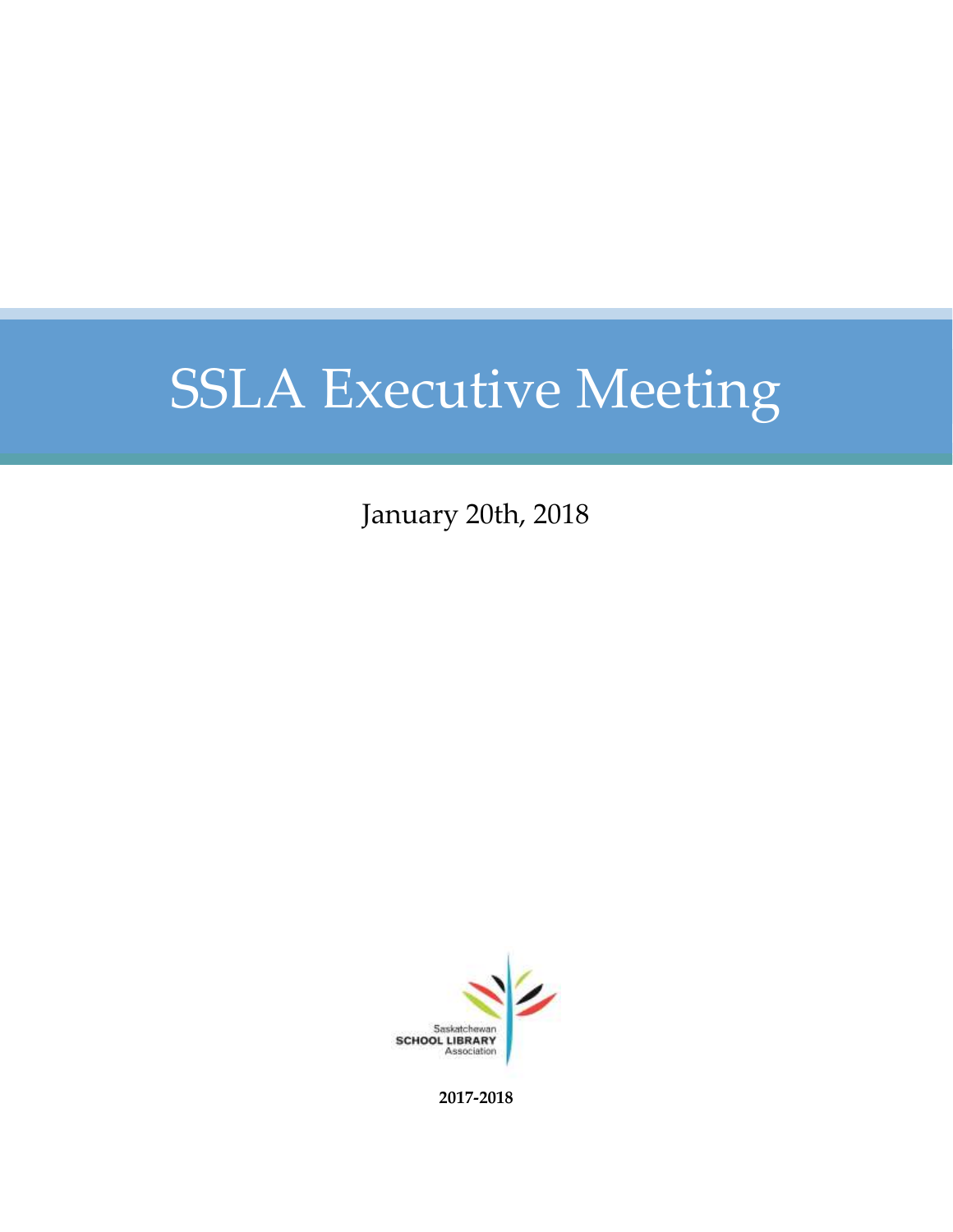

## January 20th, 2018

#### **Date**

Jan. 20<sup>th</sup>, 2018 St. Bernadette Catholic Elementary School 727 N. McIntosh St., Regina, SK, S4R 6E4

10:00 a.m. – 3:30 p.m.

#### **Call to Order**

The meeting of the Saskatchewan School Library Association was called to order at 10:13 AM on January 20, 2018 by Gaetan Hammond

#### **Present: Gaetan, Charlotte, Carol, Carla, Sophie, Regan Regrets: None**

#### **1. Approval of Agenda**

1.1. **The agenda was** *unanimously approved* **as distributed.**

Motioned by Gaetan, seconded by Carol.

#### 1.2. **Additions to the agenda:**

- 1.2.1. Roles for upcoming year (5.3)
- 1.2.2. TRC Project (5.2)

### **2. Approval of Minutes**

#### **2.1 The minutes of the previous meeting were** *unanimously approved* **as distributed.**

Motioned by Carol, seconded by Carla.

#### **3. Open Issues**

#### **3.1. Legacy Project**

Excel spreadsheet with names and roles of executive from 1959-present. Timeline document outlining major events and changes to the SSLA available too. A page has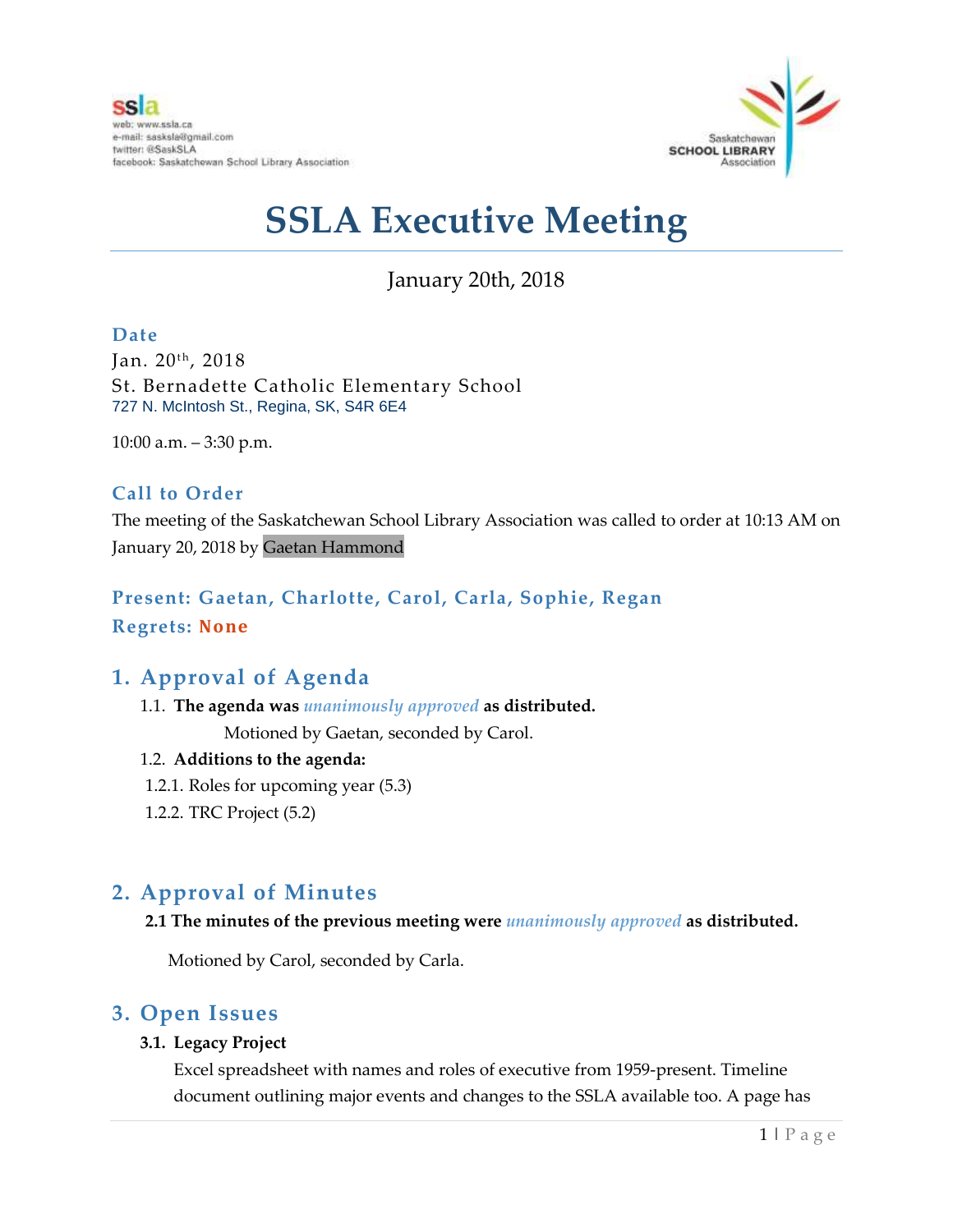

been added to the SSLA website under the Executive tab titled "Past Executive", which will feature a list from the excel spreadsheet. A page titled "History" will be created with a feature slideshow at the top and a gallery of images below. A timeline page will also be created based off the document shared by Charlotte. ACTION ITEM: Gaetan will take slides and have some of his students convert them to digital images. ACTION ITEM: Gaetan will post the executive lists on the "Past Executive" page.

#### **3.2. A Kid's Guide to Canada**

A group of volunteer teachers across Canada developing resources for K-8. Stumbling black is getting the word out. Charlotte is the SK and MB rep. Looking for ways to promote through network. ACTION ITEM: Share information through newsletter, to liaisons, and social media. (Charlotte & Sophie)

#### **3.3. Awards**

Need to create a plan to promote awards nomination. When will awards be presented? AGM seems to be the best time. Could be recognized at the school division if travel is an inconvenience. Awards state that the Connie Acton award is a glass plate, which needs to be changed to a print. ACTION ITEM: Gaetan will update the information for the awards. ACTION ITEM: Awards description template will be uploaded behind the veil (Gaetan).

#### **3.4. SSLA Executive Roles and Responsibilities Action List**

Action list was reviewed – notes below. Possibility of e-transfer being discussed still: what are the security concerns and should a treasurer email account be set up to receive these payments? Does the account type accept e-transfer? Need alternative options to PayPal. Carla sent a contract to Carlene that has not been confirmed. Executive discussed the 'point' at which we decide it is too late to continue with the collaboration. We are hopeful that things will move forward. The end of January has been determined as a fair deadline.

#### **4. Reports**

#### **4.1. President**

Blackboard collaboration space link has been sent. Additional Learning Events registrations have come in – one school registration and one individual from North Battleford. Elgin phoned Gaetan and said that he has created a space on blackboard to promote libraries in SK. Possibly promotions from Gale and MDLP. We can create a link on the weebly or embed his page. This is the only link that remains to the ministry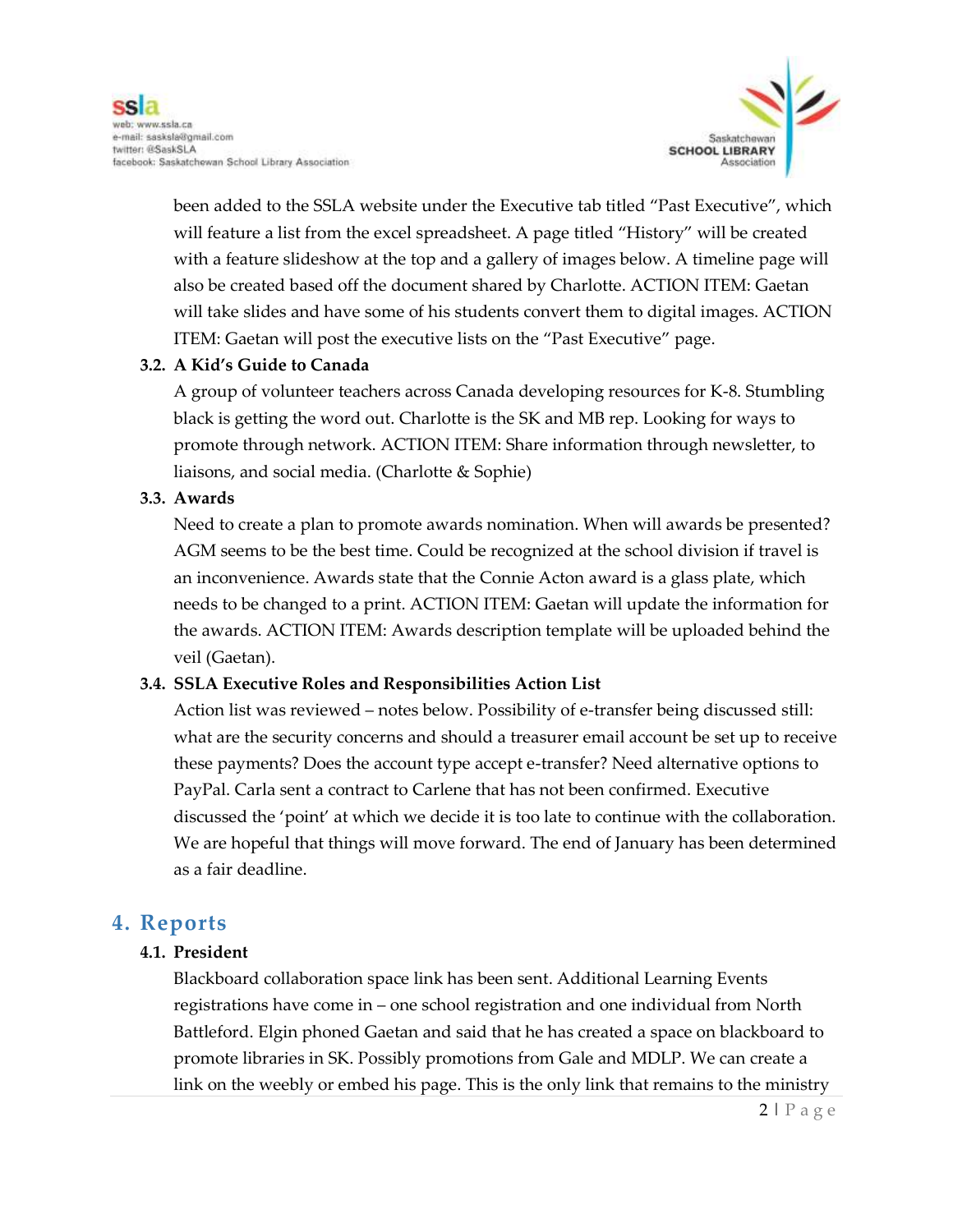

so we are hoping to collaborate with Elgin. He asked if he could speak at the AGM. He has become a member. He lives in Regina so it would work out well for him to attend the AGM on April 21st. MDLP Review: re-examination of what the core materials are and the sub-pieces which may or may not survive. Praxis is completing a report which will be given to the MDLP committee to be looked at. Decisions will be announced at their AGM.

#### **4.2 Past President**

Past president information and action items covered in open issues.

#### **4.3 Treasurer/Membership**

Term deposits have gone up significantly. Phone call to TCU took care of the accounts. Three different term deposits with various interest rates. Currently chequing account balance is \$14,000. Still looking for someone for the financial review.

#### **4.5 Professional Learning Councillors**

Some issues with email when contacting possible presenters. No contact returned from Heinemann. Ruth Culham responded immediately. She is very interested in coming to SK in sprint 2019. Heinemann has not yet responded. Speaking fee is \$5000/day. No charge for travel/planning but expenses will be airfare, hotel and food. Around \$1200. \$250 for alternative costs. She would be travelling from Oregon – approximate cost of \$700-800. Discussion on location for conference: Regina or Saskatoon? Saskatoon is more centrally located. April 5, 2019 was a possible date. ACTION ITEM: Regan will contact Ruth to check availability in April 2019. ACTION ITEM: Executive members will check with their school division contacts to see what PD money or promotion might be available for schools.

#### **4.6 Special Projects Councillor**

Short meeting in Regina with Delise and Stephanie about the project. The TRC website has nothing on Treaty Ed. The major concern is the way to push forward the resource list which is at the ministry waiting for approval and translation into French. The TRC portion of the website has only four resources listed for teachers. Needs more substance. They would like us to come up with a treaty resources list and feature it on our website. Need to explore what we are legally allowed to post (book covers, etc.). Carla has waited on badges for communication from Carlene.

#### **4.7 Publications Councillor**

Flipsnack has been renewed at a sale price so that has resolved any format concerns. It was posted on the weebly. ACTION ITEM: Contact possible contributors for February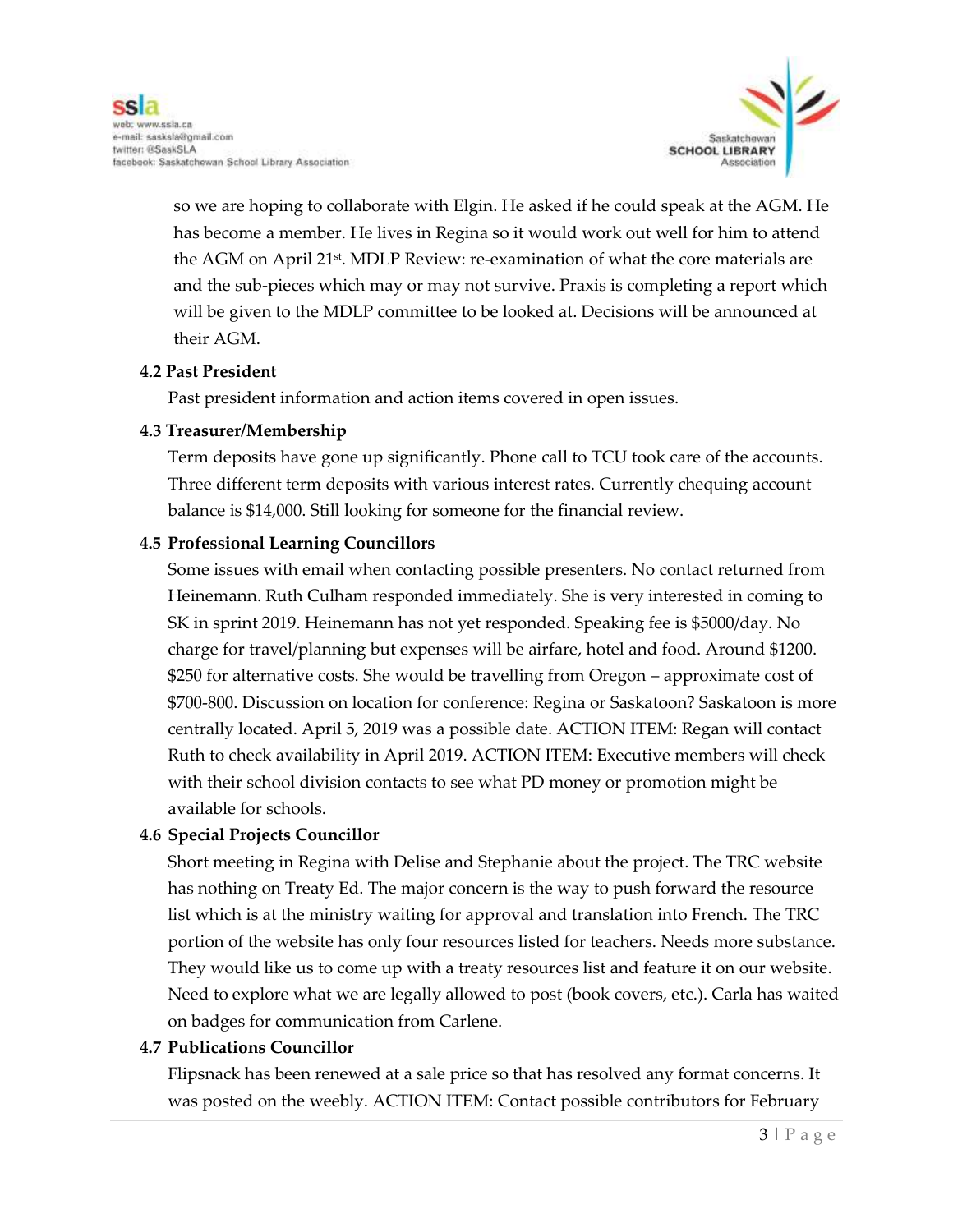

issue of The Medium. ACTION ITEM: Ask for possible articles on social media. ACTION ITEM: Invite SSLA exec to be contributors on facebook page (Gaetan).

#### **4.8 Secretary/Archivist/Membership**

Newsletter items determined. ACTION ITEM: Prepare newsletter.

Regan moves that reports be approved, seconded by Charlotte. Approved unanimously.

#### **5. New Business**

- **5.1. Correspondence Links**
- **5.2. Plans for next year (if time)**
- **5.3. TRC Project Planning**

Options for organization:

- **-** Treaty Ed Outcomes and Resources
- **-** Sort by grade?
- **-** Lib guide format
- **-** Cross curricular studies
- **-** Sort by author, material type,

### **Adjournment:**

Meeting was adjourned at 2:50 PM by Regan, seconded by Carol. The next general meeting will be at 9:00 AM on March 10 at Online/LeBoldus

Minutes submitted by: Sophie Long

Approved by: [**Type name here**]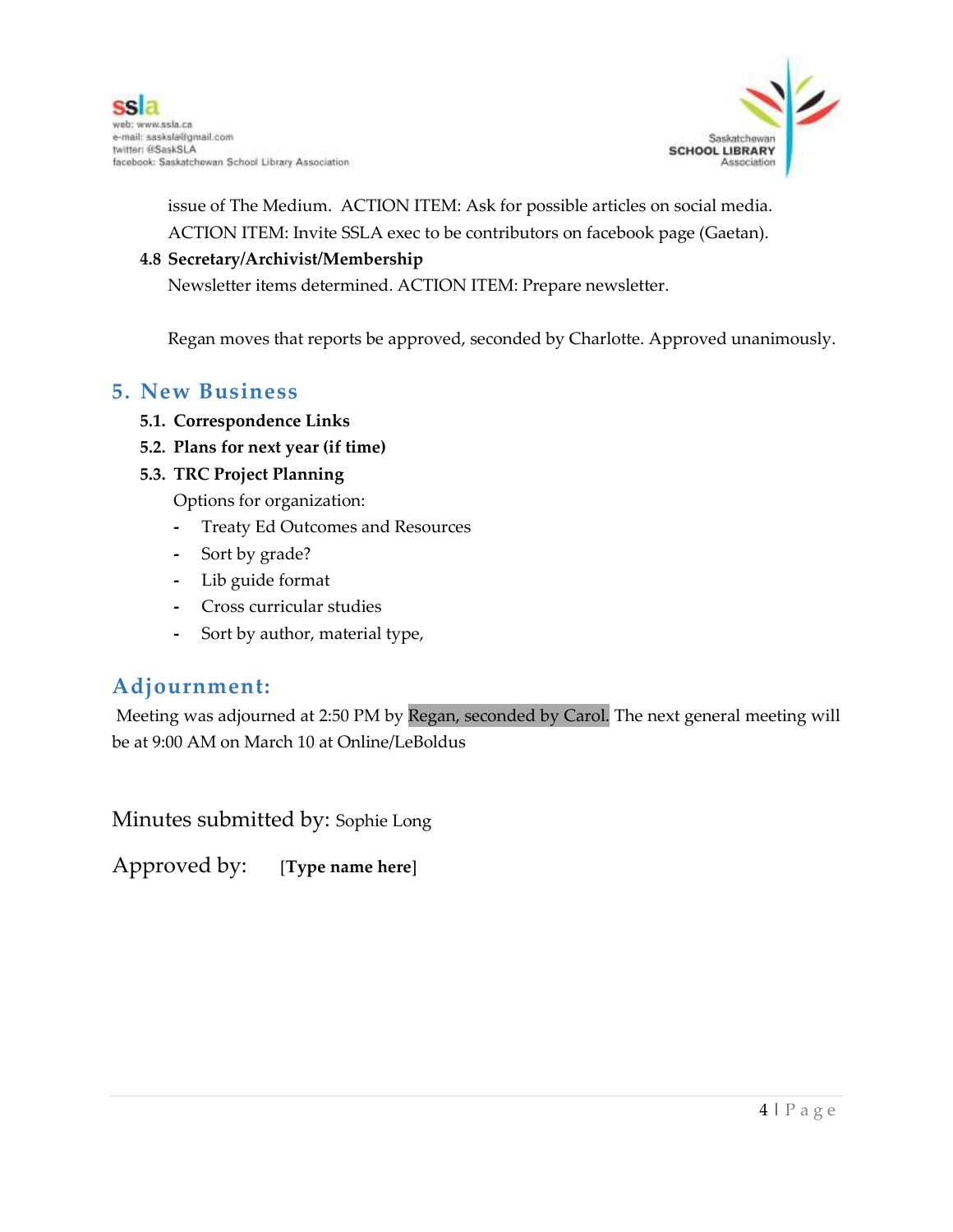

## January 20th, 2018

## **SSLA Executive Action List**

| <b>ACTION</b>                                                        | <b>WHO</b> | <b>COMMENTS</b> |
|----------------------------------------------------------------------|------------|-----------------|
| Connect with possible speakers for Conference in 2018/2019           | Regan      | Ongoing         |
| school year (in Regina?) will email executive when responses come in |            |                 |
| Set up investments and savings accounts as determined at             | Carol      | Complete        |
| meeting. Meeting will be set up at end of November                   |            |                 |
| Look into possibility of accept payment through e-transfer. Will     | Carol      |                 |
| be completed with TCU meeting                                        |            |                 |
| Contact Carlene to confirm new contract, which includes a            | Carla      |                 |
| budget for the "meaningful tasks".                                   |            |                 |
| Review roles assigned in the Strategic Plan and complete             | Executive  | Ongoing         |
| associated tasks                                                     |            |                 |
| Share digital badges on social media (additionally, promote          | Executive  | Ongoing         |
| SSLA events, publications and membership)                            |            |                 |
| Submit any expenses or requisitions to Carol as they arise           | Executive  | Ongoing         |
| Support all members and be cognizant of stresses and challenges.     | Executive  | Ongoing         |
|                                                                      |            |                 |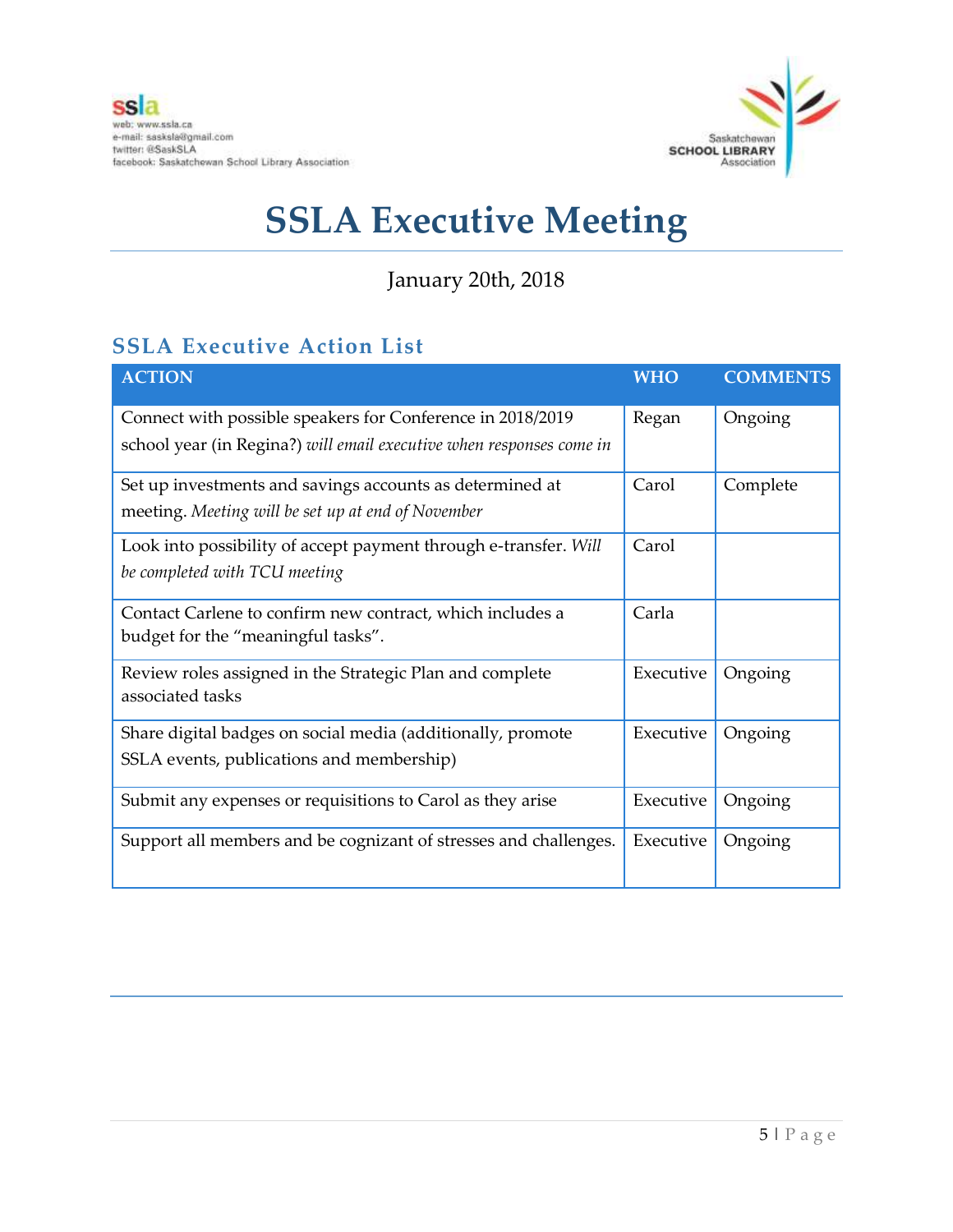

January 20th, 2018

## **President's Report**

**Date Jan. 20, 2018**

### **Information Items**

Blackboard Collaboration space created for Jennifer LaGarde Learning Event, and Jennifer invited to log in and post materials or test out the space.

Two more Learning Events registrations received – one member and one school. Waiting on payments for both registrations.

Invitation to Jennifer LaGarde Learning Event sent to be sent out on Jan. 19th.

Was contacted by Elgin Bunstad about linking Ministry of Education Blackboard site to our webpage.

Posted Nov. minutes and SSLA Strategic Action Plan behind the veil.

### **Action Items**

Jennifer LaGarde Learning Event to facilitate on Jan. 23rd .

Post Legacy project information on website.

Work on TRC project for website.

Contact Jennifer Serravallo re: Feb. 21 Learning Event.

Report submitted by: Gaetan Hammond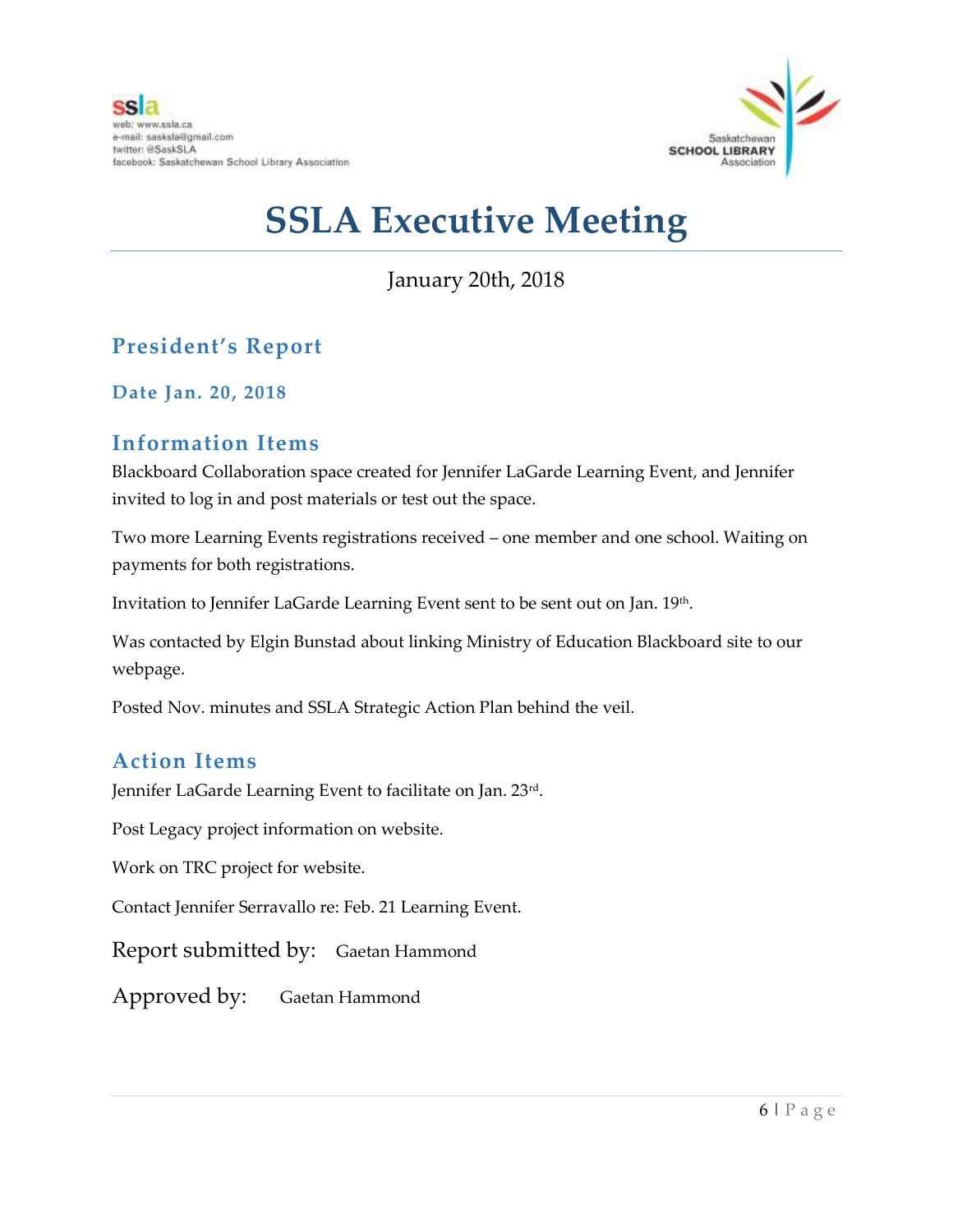

## January 20th, 2018

## **Past President's Report**

**Date Jan. 20, 2018**

#### **Information Items**

Reviewed the Awards pages Gaetan has updated. Am ready to discuss our promotion options at the January meeting.

Continued to work on updating and compiling the Legacy information for the website. Would like to review it with the executive at the January meeting.

Worked with a Multitype Library Board subcommittee drafting a communications plan for the Board. The Board meets again on January 24. Noteworthy news includes two staffing announcements: Jack Ma was promoted to the Assessment and Accountability Officer at Provincial Library and Literacy Office. Regan Gunningham will take over administration of the MDLP consortium.

Worked with the Kids Guide to Canada committee. Our promotional materials are now ready in English and French.

Compiled the latest news from our SSLA liaisons.

#### **Action Items**

- 1. Review the Legacy information and determine what we would like to include on the website and in what format.
- 2. Promote the SSLA awards and bursary after discussing options with the executive.
- 3. Discuss with the executive the options for promoting a Kid's Guide to Canada.

Report submitted by: Charlotte Raine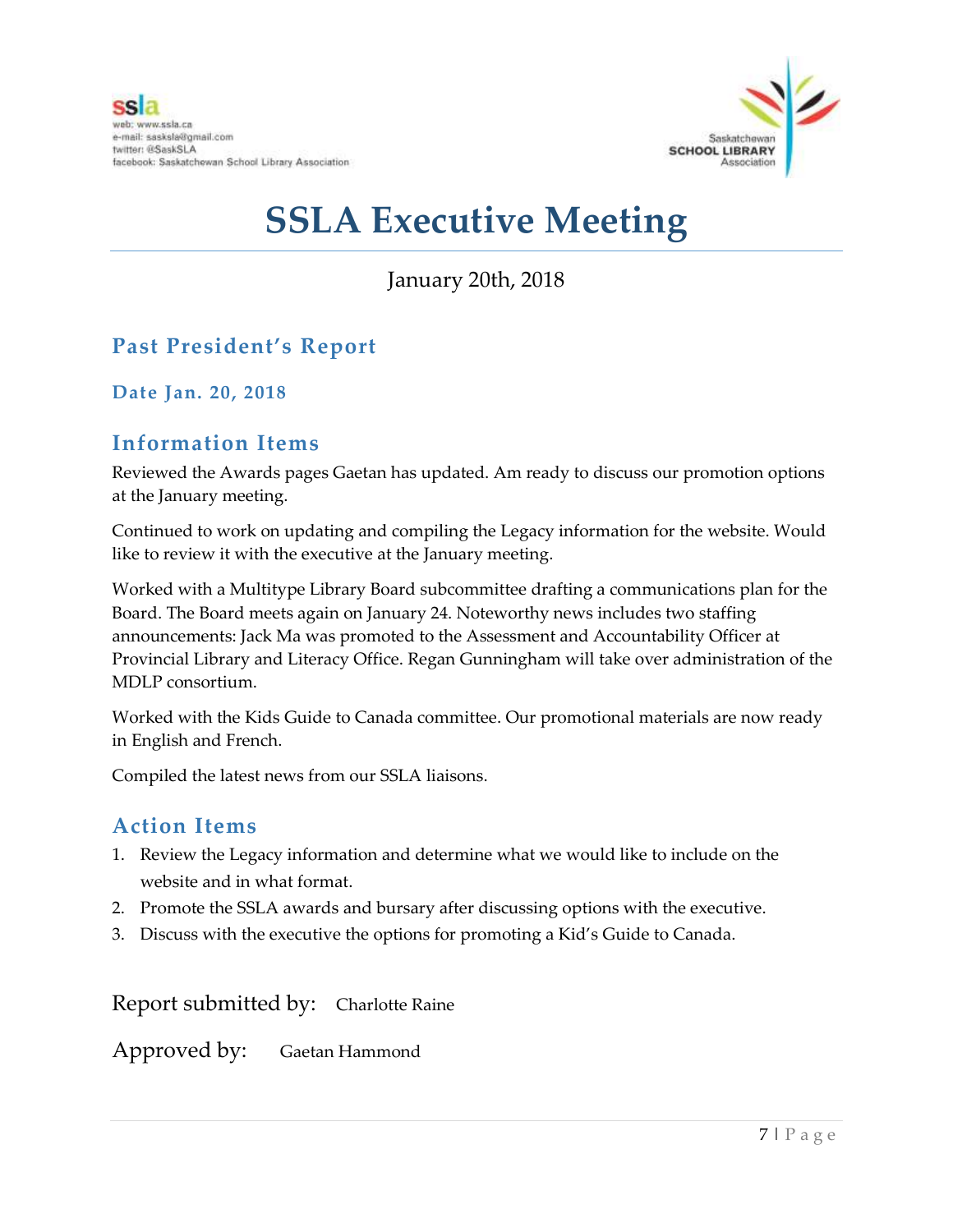

January 20th, 2018

## **Treasurer's Report**

**Date Jan. 20, 2018**

#### **Information Items**

Financial Statement Attached

Chequing account balance \$14,023.34

Term Deposit balances \$32 359.00

#### **Action Items**

- 1. Changed term deposits with TCU
	- a. 1 Year Cashable \$10,000.00
	- b. 3 Year Progressive \$10,000.00
	- c. 5 Year Progressive \$12,359.00
- 2. Still looking for suggestions for someone to help with the Financial Review.

Report submitted by: Carol Preece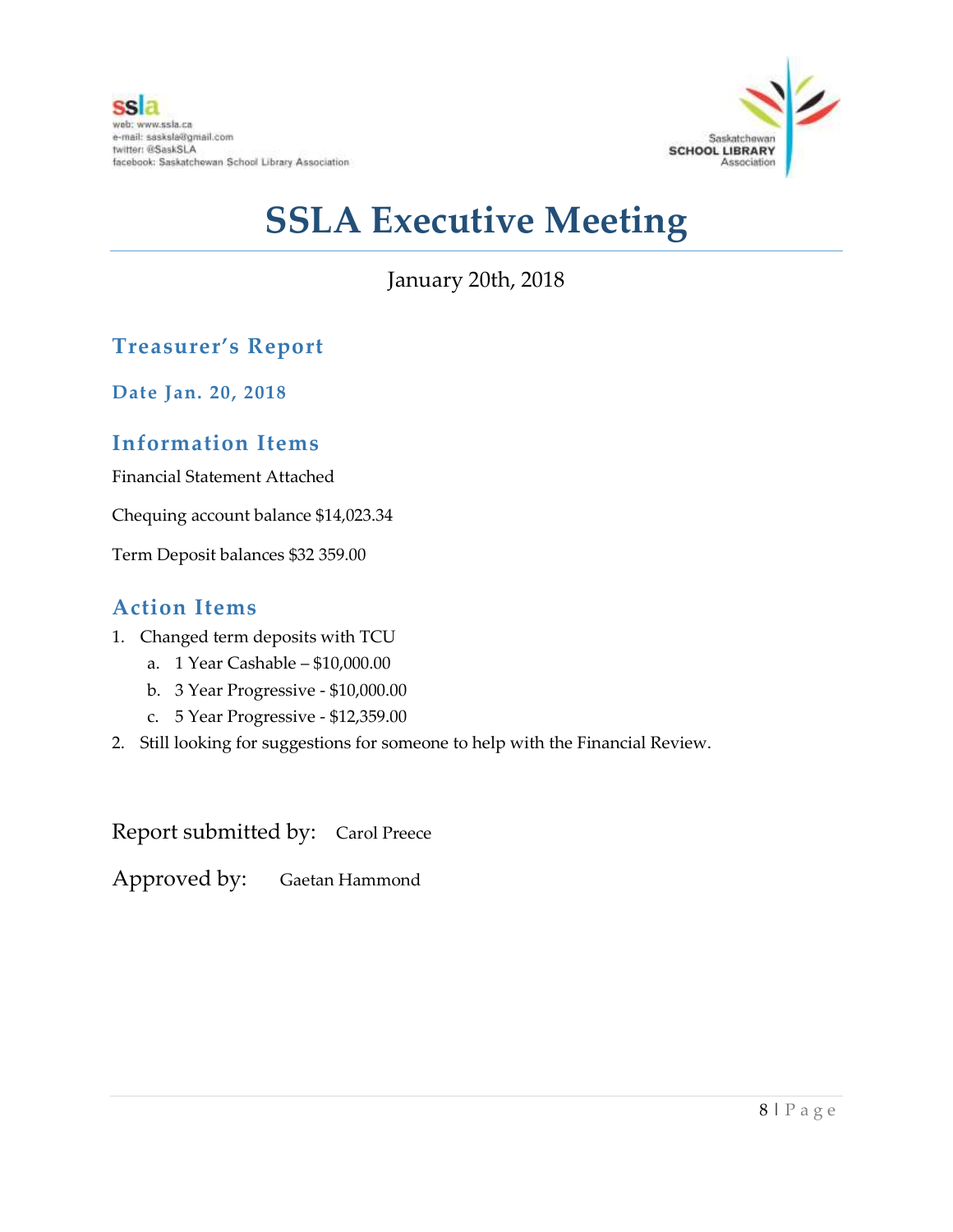

## **SSLA Financial Report – Banking Summary**

## **Saskatchewan School Library Association Profit and Loss**

**November 13, 2017 - January 12, 2018**

|                                        | Total |                 |
|----------------------------------------|-------|-----------------|
| <b>Income</b>                          |       |                 |
| <b>Access Copyright</b>                |       | 299.79          |
| <b>Interest</b>                        |       | 2.08            |
| <b>Learning Events</b>                 |       | 90.00           |
| <b>Term Deposit Transfer</b>           |       | 12,359.00       |
| <b>Total Income</b>                    |       | 12,750.87       |
| <b>Gross Profit</b>                    |       | \$<br>12,750.87 |
| <b>Expenses</b>                        |       |                 |
| <b>Executive Meetings</b>              |       | 7.29            |
| <b>Learning Event Expenses</b>         |       | 500.00          |
| PD Opportunity - Fourth Year Executive |       | 354.42          |
| <b>Term Deposit Transfer Out</b>       |       | 32,359.00       |
| <b>Website Hosting Fee</b>             |       | 514.49          |
| <b>Total Expenses</b>                  |       | 33,735.20       |
| Profit                                 | -\$   | 20.984.33       |

Submitted by: Carol Preece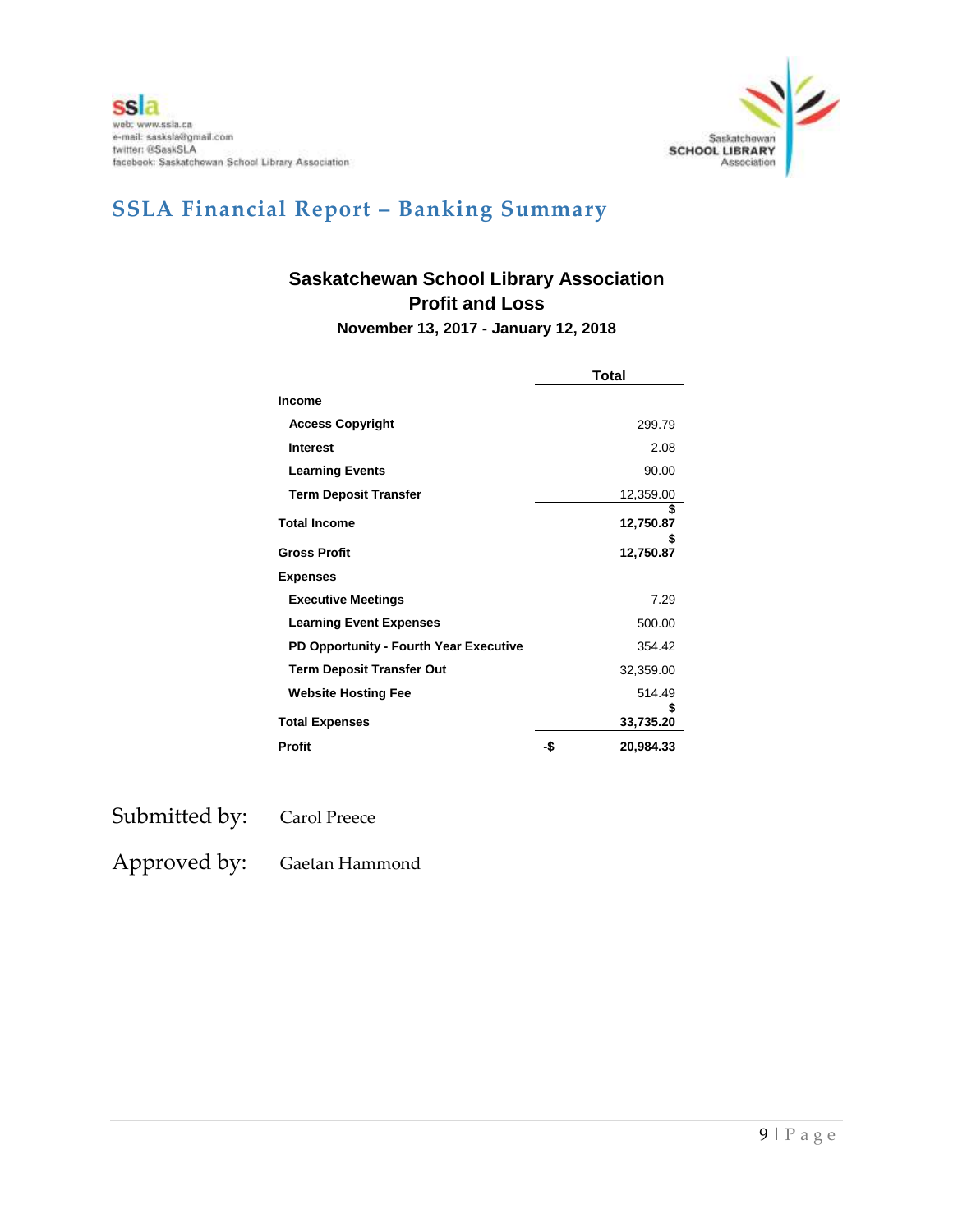

## January 20th, 2018

## **Professional Learning Councillor's Report**

**Date Jan. 20, 2018**

#### **Information Items**

Did not receive email responses from Heinemann nor Ruth Cullham from initial communication.

Follow up emails sent:

- Ruth Culham responded immediately. Very interested in speaking and is available.
- At time of report, still waiting for response from Heinemann.

### **Action Items**

- Decide on speaker (if possible) – January meeting.

- Confirm Regina or Saskatoon as location for conference. (Still unclear after last discussion) – January meeting.

- Once location confirmed, determine venue options and book.

- Send initial advertising of conference to school divisions by March 2018.

Report submitted by: Regan Williams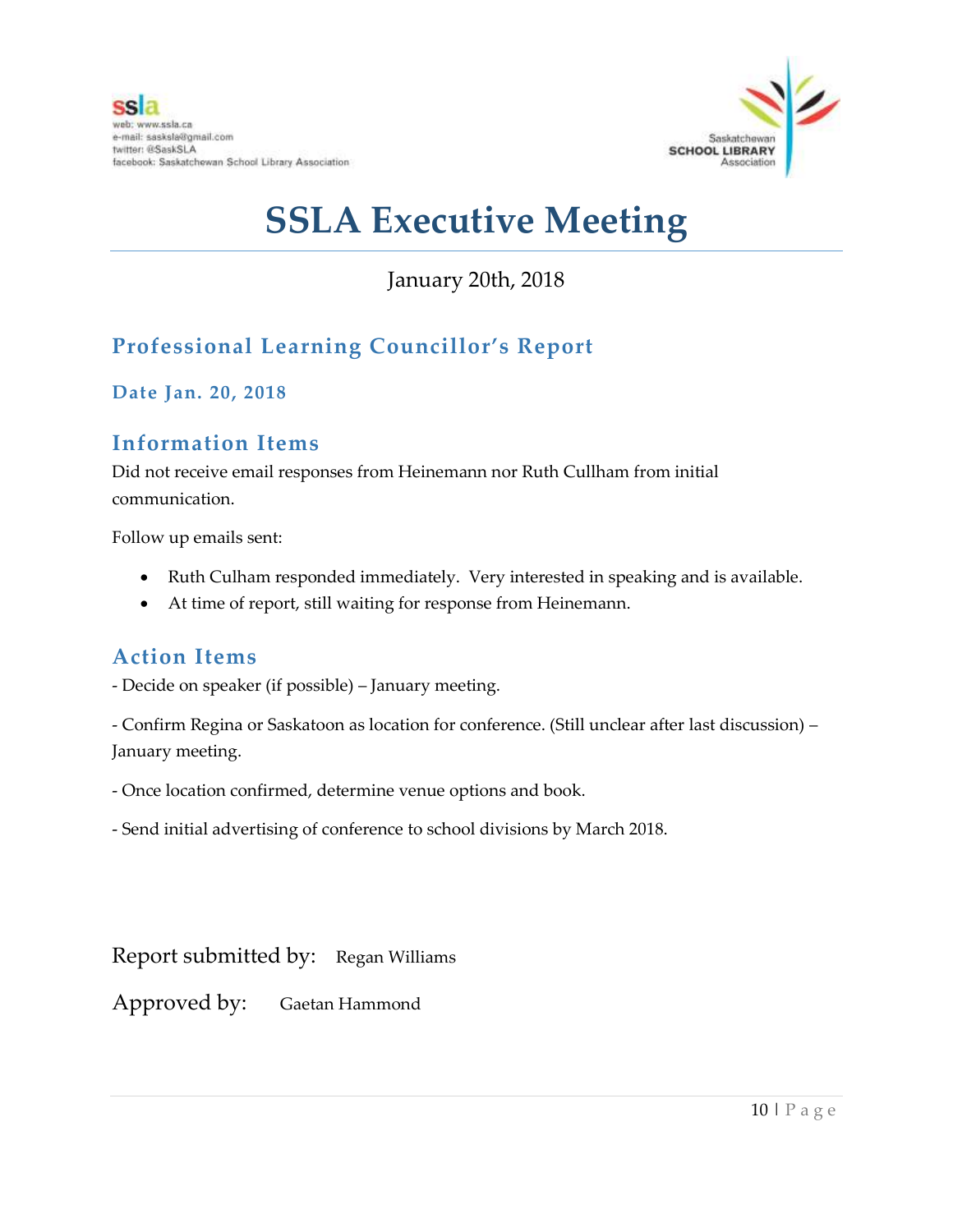

## January 20th, 2018

## **Special Project Councillor's Report**

**Date Jan. 20, 2018**

#### **Information Items**

Met with Carlene re: Work Contract

Prepared new contract to include "Purposeful Tasks", sent to Carlene for her approval

Contacted Carlene and awaiting approval of contract

November 28 met with Delise Pitman and Stephanie Leitaocsada, Curriculum Consultants in Regina

#### **Action Items**

Finalize contract with Carlene

Move forward with TRC resource collection and classification to prepare for web site development

Report submitted by: Carla Katerynych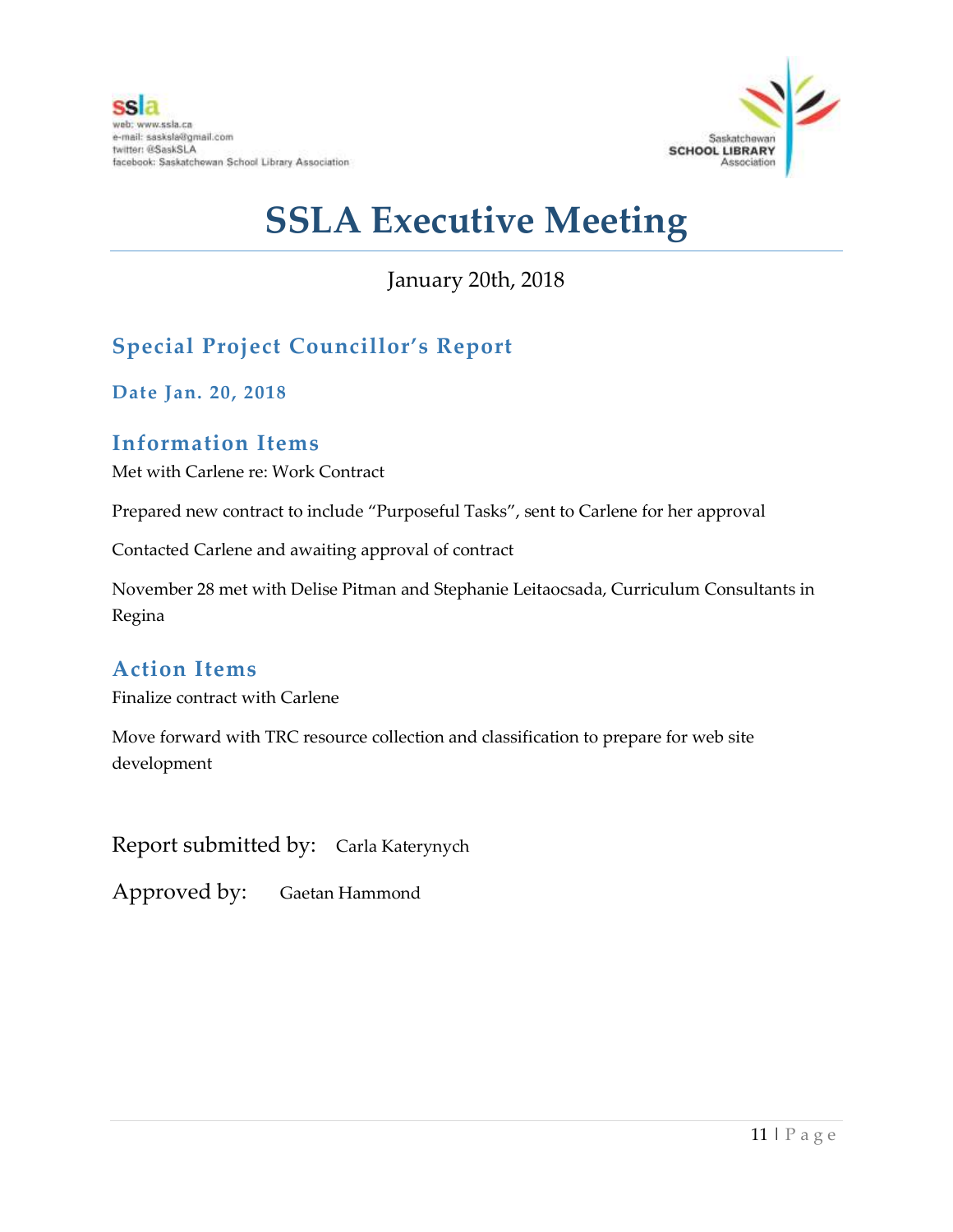

## January 20th, 2018

## **Publication Councillor's Report**

**Date Jan. 20, 2018**

#### **Information Items**

Fall issue of the Medium completed and posted in late November.

Gaetan contributed 2 articles; Regan, 1.

FlipSnack renewed (sale price) under Chantelle's credit card and reimbursed. Will revisit in June.

### **Action Items**

Confirm/secure articles for February issue:

- Sophie (Ed Chat)
- $\bullet$  ?

Post article request on Facebook and Twitter accounts

Report submitted by: Regan Williams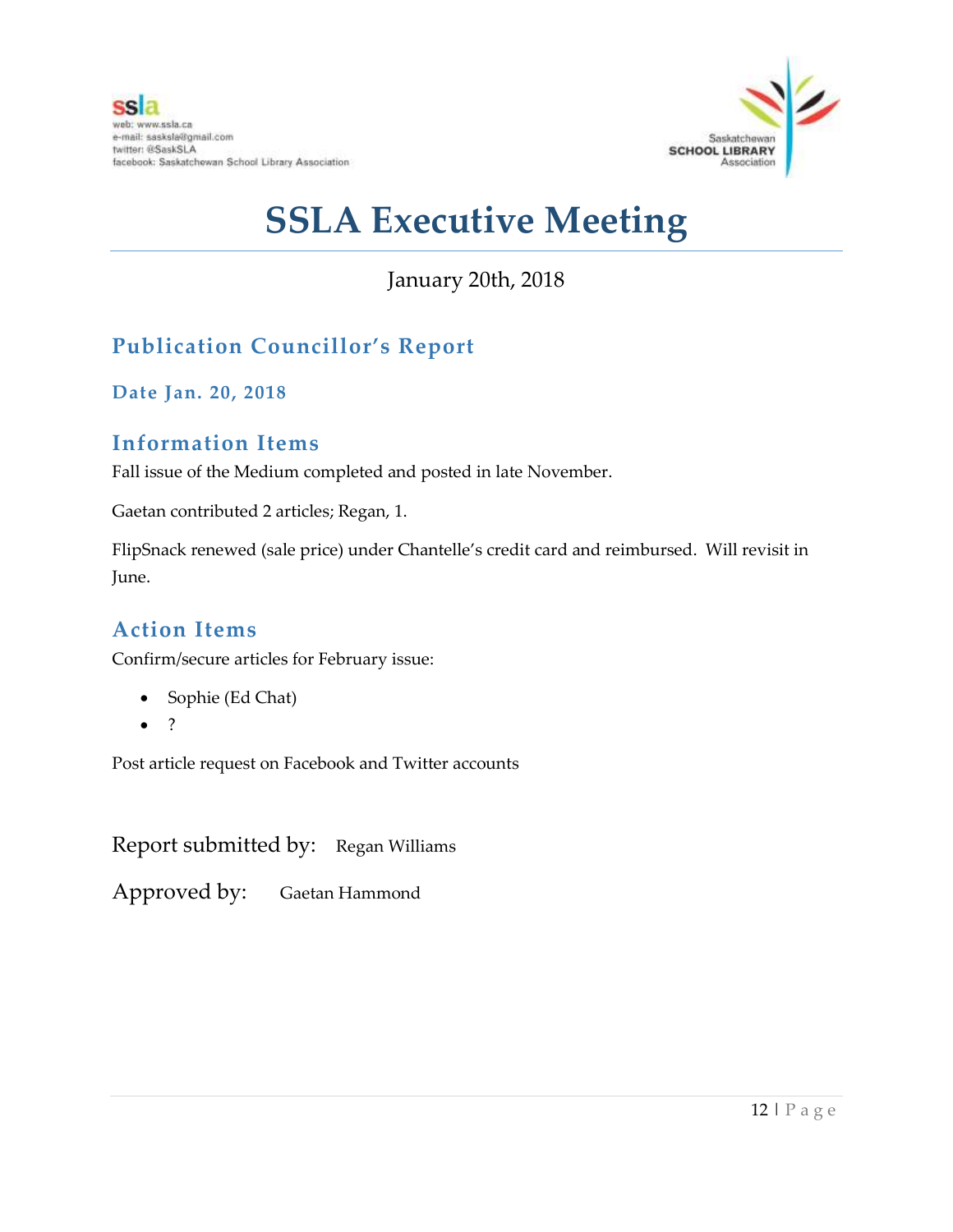

## January 20th, 2018

## **Secretary/Archivist's Report**

**Date Jan. 20, 2018**

#### **Information Items**

- 1. Sent out membership renewal reminders.
- 2. Completed new membership document.

#### **Action Items**

- 1. Send New Year communication email to membership.
- 2. Set new date and topic of Ed Chat.

Report submitted by: Sophie Long